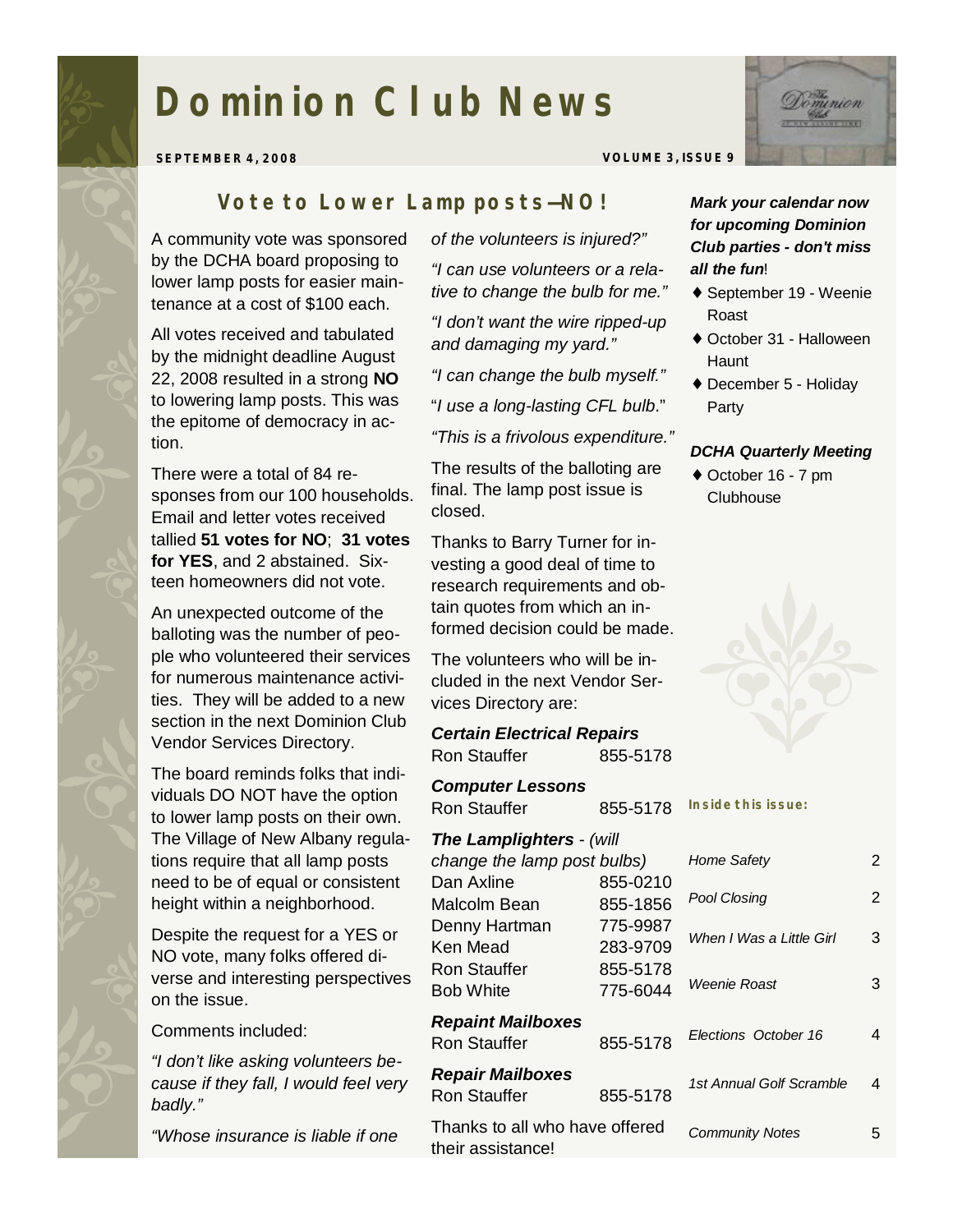

## *Home Safety for Older Adults*

*Joan, a 78-year-old retired schoolteacher in Rhode Island, enjoyed reading the newspaper in the morning. One day, when the doorbell rang, Joan put her newspaper aside and got up from her chair to answer the door. The room seemed to swim, and Joan stumbled sideways trying to regain her balance. That's when the dog rushed underfoot, barking at the door. Joan fell hard, crying out in pain as she hit the floor. She couldn't get up. She had to pull herself forward on the floor to get to the phone, and dialed 911. Later, in the hospital emergency room, her worst fear was confirmed: Her hip was broken. She'd have to stay in the hospital at least a week and possibly longer. Joan is now worried that she will have to live in a nursing home*.

One bad fall is all that may stand between you and a nursing home. Although falls are probably best known for causing hip fractures, they can also cause other types of fractures, soft tissue injury, and brain injuries, depending on how you land. The impact on your day-to-day life can be enormous: Activities you now take for granted, like being able to get dressed, bathe yourself, or go shopping, may all be impossible if you injure yourself badly enough. Falls also kill people, and the risk of dying from one increases with age.

The situation is quite serious for people who break a hip during a fall. Most hip fractures can be repaired only through an operation. In some cases, the surgeon inserts a pin to stabilize the joint. In others, a hip replacement operation—in which the joint is replaced—may be nec-

essary. You may think that it can't happen to you, but the statistics indicate that it could.

## *Facts about falls*

- Falls are the leading cause of accidental deaths and nonfatal injuries in the home.
- One in three people over age 65 fall in the course of a year.
- About 3%–5% of falls cause a fracture, most often in the arm, hip, leg, or spine.
- People ages 65–74 are twice as likely to die from a fall as younger people; people ages 85 and older are almost 30 times as likely to die from one.

#### *Address physiological factors*

It's not just poor vision and physical weakness that contribute to falls. Other medical conditions —such as depression, cognitive impairment, and the use of multiple prescription medicines —are less obvious factors. The more risk factors you have, the greater your likelihood of falling. Fortunately most of the risk factors for falling or being injured in a fall can be addressed in a way that will improve your chances of remaining healthy at home. Anyone who is 75 or older should ask a doctor for advice about how to prevent falls. Those who are younger but have multiple risk factors, or who have previously fallen, should also ask for advice.

*From: Home Safety for Older Adults, A Special Health Report from Harvard Medical School* 

## *Pool Closing End September*

**Closing end of September...weather permitting**. Barry Turner says that he wants to keep the swimming pool open

until the end of September. It all depends on the weather. If September is cool and/ or cloudy, the pool will be closed earlier.



*"Falls are the leading cause of accidental deaths and nonfatal injuries in the home"*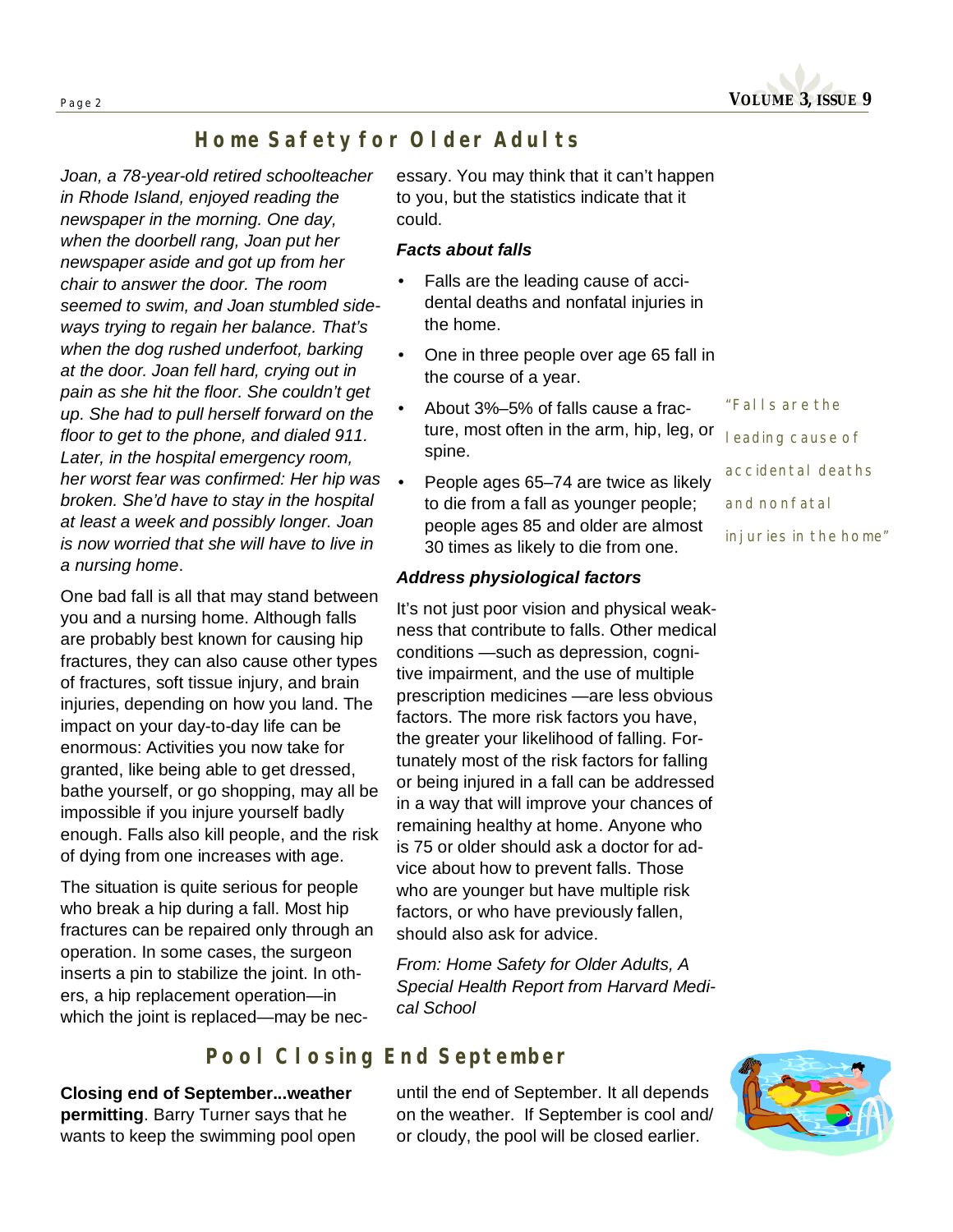**Page <sup>3</sup>VOLUME 3, ISSUE 9** 

## *When I was a Little Girl... by Karen Collins*

When I was a little girl, stop signs were octagonal as now, but bright yellow with black letters. An occasional red stop sign marked a particularly dangerous intersection. Most traffic lights were only red and green and roads had no white edge lines. Many a residential corner sported a small cast iron mailbox affixed atop a post, painted government green.

At the grocery store, eggs were brown, except just before Easter, when white ones magically appeared ready for coloring.

In winter, on a cold morning, my mother might say, "Stay covered up in bed, the fire has gone out." I pictured my father standing before the huge coal furnace quietly cursing as he tried to get a new fire started.

My grandfather cut a little door in our wide wooden porch banisters as a place for the milkman to put the glass bottles he delivered each morning. It wasn't enough shelter to keep them from freezing if you failed to bring the bottles in quickly enough. Some cold mornings, the cream rose out of the bottle's tall neck, taking the paper cap with it.

One special winter night, my father lifted me out of my warm bed, wrapped me in a quilt and carried me into the backyard to see the northern lights.

In summer, skywriters wrote quickly fading messages across the pale blue sky.

My mother and grandmother canned jar after jar of peaches, pears, and cherries and made jam from my grandmother's Concord grapes. I sat under the arbor and ate as many grapes as I could, spitting out the seeds.

I wore my skate key around my neck every day, hanging from a piece of yarn. I had a cache of stones that could scratch a decent hopscotch onto the slate of our city sidewalks and a length of clothesline for a jump rope. I played hide and seek across several backyards with the neighborhood kids in the twilight and no one feared for our safety.

Once in a while on a summer night, we made beds on the living room floor because the upstairs was too hot for sleeping.

Almost every house on our street had a front porch either furnished with a glider or heavy metal chairs that burned your legs on a hot day or both. Our glider was green, always squeaked a little, and had heavy canvas pillows that took a week to dry after a rain. We sat on that glider in the summer darkness – after I, in my cotton pajamas, had upset the courting plans of quite a few lightning bugs - and my parents sang – my father's rich baritone and my mother's wavering soprano – *Let Me Call You Sweetheart*, *Just a Song at Twilight*, and *Now the Day is Over*.

*"I gauge how much older I'm getting by the increasing number of times I say to my grandchildren, 'When I was a little girl…"* 

## *Old Fashioned Weenie Roast*

Save the date of Friday, **September 19, 2008**, for an Old Fashioned Weenie roast at the Dominion Clubhouse at 6:30 p.m.

Everyone will cook his or her own Weenie over an open wood fire. It should be a lot of fun. We will provide the Weenies

and Buns, along with the fixing's for S'mores. Please bring a covered dish or dessert to share. Also, bring your own drinks and \$3.00 each.

Call 855-7074 or e-mail to **johnbrad[shaw1@hotmail.com](mailto:shaw1@hotmail.com)** for reservations.

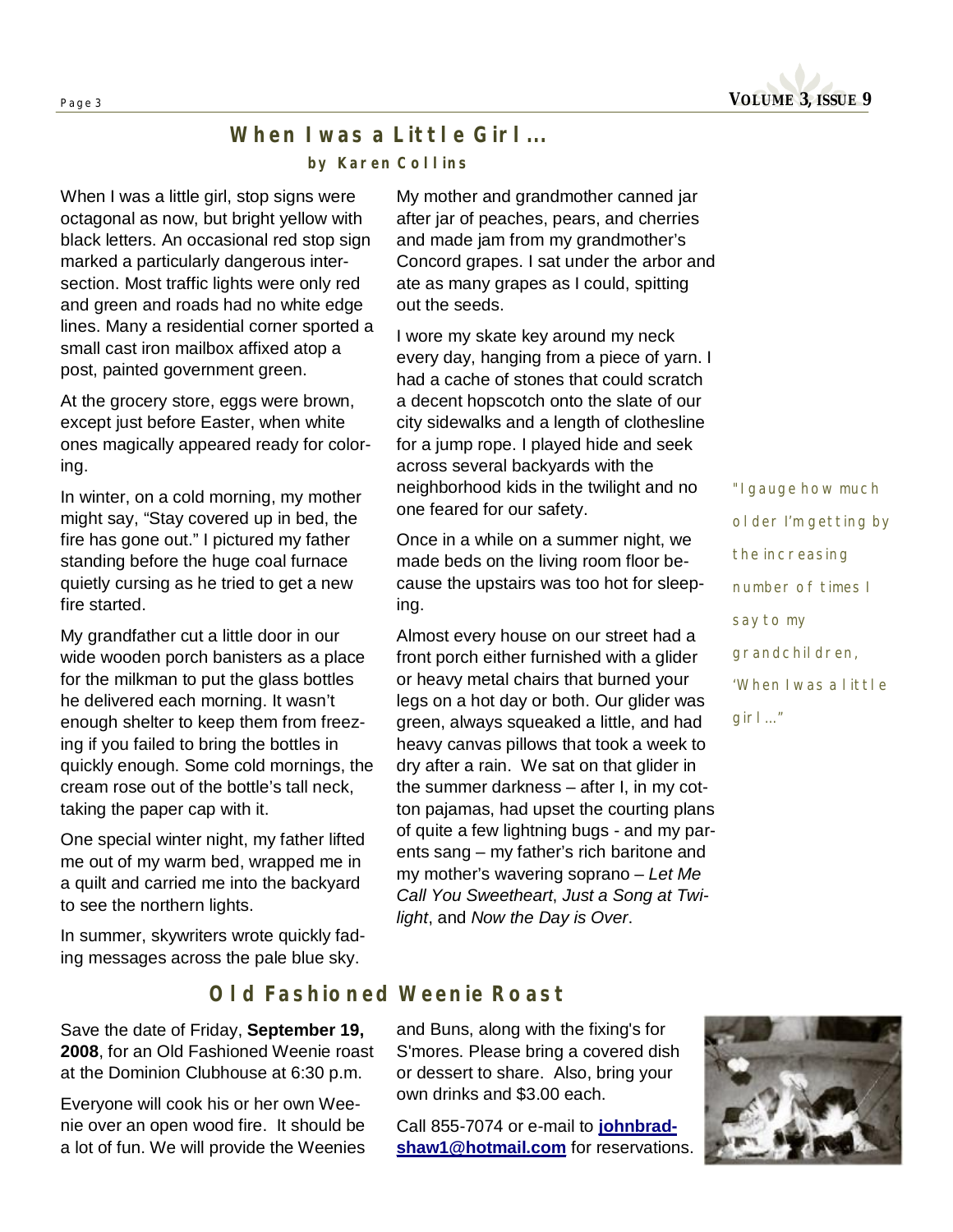

# *Elections at the Next DCHA Meeting October 16*

The Dominion Club Homeowners Association (DCHA) will hold its 2008 annual election meeting at 7:00 P.M., Thursday, October 16th, at the DC clubhouse.

The Purpose of the meeting is to review the financial status and operation of the DCHA, then entertain nominations from the floor and elect three new trustees, each for a two year term.

The meeting serves as a quarterly open meeting for residents to share information of common and current interest with the board. Homeowners should submit questions in writing by October 8th to Trustee Dean Jauchius at

**[jauchius@insight.rr.com](mailto:jauchius@insight.rr.com)**, or by mail to 6935 Camden Drive.

Towne Properties will mail information to all homeowners this month regarding the meeting along with instructions, nomination applications/profile forms and proxy forms. Homeowners wanting to nominate an individual to be a candidate for trustee, or who themselves want to be a nominee, should return the nomination application to Towne Properties no later than October 8, 2008.

Nomination Forms (including profile information on the back) may be found on the counter at the clubhouse.

Proxy Forms for those who wish to vote but will not be able to attend the meetingmay also be found on the counter at the clubhouse.

Mailing instructions and the October 8, 2008 final date are listed on the forms.

Trustees Urban Kraus, Barry Turner, and Bob Hire are the departing trustees for whom the elections will seek replacement.

*"...entertain* 

*nominations from the floor and elect three new trustees, each for a two year term"* 

# *1st Annual Senior Appreciation Scramble*

On Thursday, August 14, 2008 three teams embarked on an appreciation outing at 8:00 AM at the New Albany Links Golf Club. One of the members consistently coordinates weekly outings by setting up tee times, arranging transportation, and generally keeping all who participate on-time.

Prize money for the first place team, long drives, and closest to pin were awarded.

First Place Team—Nelson Merrell, Butch Whaley, Don Rowles, Fred Steinhaus

Second Place Team—Bob Hire, Bob Kunovich, Jim Roche, Dave Ewing

Third Place Team—Tom Roth, Dave Ewing, John Bradshaw, Dave Kretschmaier

Longest Drive on hole #4—Tom Roth

Longest Drive on hole #14—Jim Roche

Closest to pin on hole#11—Bob Kunovich